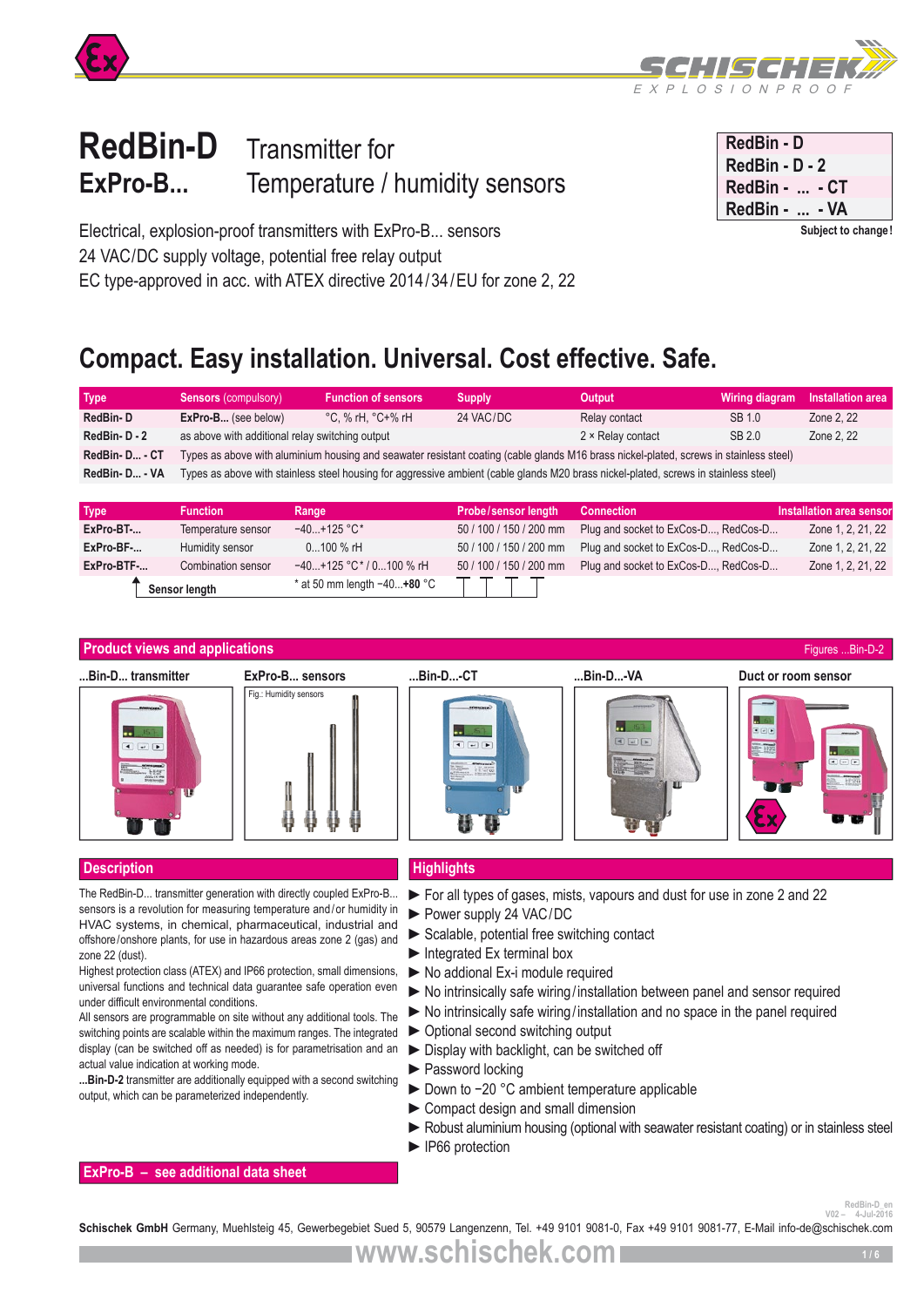

# Special options ....-CT ....-VA



|                              | <b>RedBin-D</b>                                                                    | RedBin-D-2                                                                                    |                          | SCHISCHEK#                                                                                                                                                                                                                                                                                                                                                                                                                                                                                                                                                                                   |
|------------------------------|------------------------------------------------------------------------------------|-----------------------------------------------------------------------------------------------|--------------------------|----------------------------------------------------------------------------------------------------------------------------------------------------------------------------------------------------------------------------------------------------------------------------------------------------------------------------------------------------------------------------------------------------------------------------------------------------------------------------------------------------------------------------------------------------------------------------------------------|
|                              | <b>Special options</b>                                                             | $$ - $CT$                                                                                     | $$ -VA                   | EXPLOSIONPROOF                                                                                                                                                                                                                                                                                                                                                                                                                                                                                                                                                                               |
|                              |                                                                                    |                                                                                               |                          |                                                                                                                                                                                                                                                                                                                                                                                                                                                                                                                                                                                              |
| <b>Technical data</b>        |                                                                                    | $Bin-D$                                                                                       | $$ Bin-D- $2$            |                                                                                                                                                                                                                                                                                                                                                                                                                                                                                                                                                                                              |
|                              | Supply voltage, frequency                                                          | 24 VAC/DC ±20 % (19,228,8 VAC/DC), 50/60 Hz                                                   |                          |                                                                                                                                                                                                                                                                                                                                                                                                                                                                                                                                                                                              |
|                              | Current, power consumption                                                         | 150 mA, ~ 4 W, internal fuse 500 mAT, without bracket, not removable                          |                          |                                                                                                                                                                                                                                                                                                                                                                                                                                                                                                                                                                                              |
| <b>Galvanic isolation</b>    |                                                                                    | Supply for relay output min. 1,5 kV                                                           |                          |                                                                                                                                                                                                                                                                                                                                                                                                                                                                                                                                                                                              |
| <b>Electrical connection</b> |                                                                                    |                                                                                               |                          | Terminals 0,142,5 mm <sup>2</sup> at integrated Ex terminal box, stripping length 9 mm, torque 0,40,5 Nm, equipotential bonding 4 mm <sup>2</sup>                                                                                                                                                                                                                                                                                                                                                                                                                                            |
| Cable glands                 |                                                                                    | 2 × M16 × 1,5 mm, Ex approved, for cable diameter $\sim \emptyset$ 59 mm                      |                          |                                                                                                                                                                                                                                                                                                                                                                                                                                                                                                                                                                                              |
| Cable glands -CT             |                                                                                    |                                                                                               |                          | 2 × M16 × 1,5 mm, Ex approved, brass nickel-plated, for cable diameter ~ Ø 610 mm                                                                                                                                                                                                                                                                                                                                                                                                                                                                                                            |
|                              | -VA                                                                                |                                                                                               |                          | $2 \times M20 \times 1,5$ mm, Ex approved, brass nickel-plated, for cable diameter ~ $\varnothing$ 613 mm                                                                                                                                                                                                                                                                                                                                                                                                                                                                                    |
| <b>Protection class</b>      |                                                                                    | Class I (grounded)                                                                            |                          |                                                                                                                                                                                                                                                                                                                                                                                                                                                                                                                                                                                              |
| <b>Display</b>               |                                                                                    |                                                                                               |                          | Matrix LCD, backlit, for configuration, user guidance, parameter and actual value indication. Status indicator via LEDs                                                                                                                                                                                                                                                                                                                                                                                                                                                                      |
| <b>Control elements</b>      |                                                                                    | 3 buttons for configuration                                                                   |                          |                                                                                                                                                                                                                                                                                                                                                                                                                                                                                                                                                                                              |
| <b>Housing material</b>      |                                                                                    | Nº 1.4581 / UNS-J92900 / similar AISI 316Nb (-VA)                                             |                          | Aluminium die-cast housing, coated. Optional with seawater resistant coating (-CT) or stainless steel housing,                                                                                                                                                                                                                                                                                                                                                                                                                                                                               |
| Dimensions (L × W × H)       |                                                                                    |                                                                                               |                          | Aluminium housing ~ 180 × 107 × 66 mm, stainless steel housing ~ 195 × 127 × 70 mm (each without connectors)                                                                                                                                                                                                                                                                                                                                                                                                                                                                                 |
| Weight                       |                                                                                    | $\sim$ 950 g aluminium housing, stainless steel version $\sim$ 2,5 kg                         |                          |                                                                                                                                                                                                                                                                                                                                                                                                                                                                                                                                                                                              |
| <b>Ambient temperature</b>   |                                                                                    | -20+50 °C, storage temperature -35+70 °C                                                      |                          |                                                                                                                                                                                                                                                                                                                                                                                                                                                                                                                                                                                              |
| Temperature class            |                                                                                    | Aluminium housing                                                                             | T6 (T80 °C) at -20+50 °C |                                                                                                                                                                                                                                                                                                                                                                                                                                                                                                                                                                                              |
|                              |                                                                                    | Stainless steel housing T5 (T95 °C) at -20+40 °C, T4 (T130 °C) at -20+50 °C                   |                          |                                                                                                                                                                                                                                                                                                                                                                                                                                                                                                                                                                                              |
| <b>Ambient humidity</b>      |                                                                                    | 095 % rH, non condensing                                                                      |                          |                                                                                                                                                                                                                                                                                                                                                                                                                                                                                                                                                                                              |
| <b>Sensor connection</b>     |                                                                                    | Attention: Only 1 ExPro-B sensor per transmitter can be connected!                            |                          | For ExPro-B sensor only! Via plug-and-socket connection at front side (for room mounting) or at back side (for duct mounting).                                                                                                                                                                                                                                                                                                                                                                                                                                                               |
| ExPro-B sensors              |                                                                                    | More information of connectable ExPro-B sensors see separate data sheet                       |                          |                                                                                                                                                                                                                                                                                                                                                                                                                                                                                                                                                                                              |
| <b>Measuring range</b>       |                                                                                    | -40+125 °C / 0100 % rH, non condensed                                                         |                          |                                                                                                                                                                                                                                                                                                                                                                                                                                                                                                                                                                                              |
|                              | Response time of sensor                                                            | $T90 / - 3s$                                                                                  |                          |                                                                                                                                                                                                                                                                                                                                                                                                                                                                                                                                                                                              |
|                              |                                                                                    | Relay output accuracy Temperature $\pm 0.1$ °C resolution + accuracy of  Pro-B sensor         |                          |                                                                                                                                                                                                                                                                                                                                                                                                                                                                                                                                                                                              |
|                              | <b>Humidity</b>                                                                    | $\pm 0.05$ % resolution + accuracy of Pro-B sensor                                            |                          |                                                                                                                                                                                                                                                                                                                                                                                                                                                                                                                                                                                              |
|                              | <b>Setting range hysteresis</b>                                                    | +0,5+20,0 °C (factory setting +1,0 °C) / 0,520,0 % rH (factory setting 5,0 % rH)              |                          |                                                                                                                                                                                                                                                                                                                                                                                                                                                                                                                                                                                              |
| Start delay                  |                                                                                    | 5s                                                                                            |                          |                                                                                                                                                                                                                                                                                                                                                                                                                                                                                                                                                                                              |
| <b>Stability</b>             |                                                                                    |                                                                                               |                          | Long term stability < 0,2 %/year, temperature influence < 0,02 %/K, supply voltage influence < 0,01 %                                                                                                                                                                                                                                                                                                                                                                                                                                                                                        |
| Output                       |                                                                                    | Potential free switching contact - breaking/making contact, adjustable per menu               |                          |                                                                                                                                                                                                                                                                                                                                                                                                                                                                                                                                                                                              |
|                              | max. rating load                                                                   |                                                                                               |                          | 0,5 A (30 VAC/DC) - 0,1 A (250 VAC) - 0,1 A (220 VDC). Power 40 W, 10 W per channel                                                                                                                                                                                                                                                                                                                                                                                                                                                                                                          |
|                              | min. rating load                                                                   | 10 mW / 0,1 V / 1 mA                                                                          |                          |                                                                                                                                                                                                                                                                                                                                                                                                                                                                                                                                                                                              |
|                              | Additional relay output (Type -2)                                                  |                                                                                               | as above                 |                                                                                                                                                                                                                                                                                                                                                                                                                                                                                                                                                                                              |
| <b>Duration of life</b>      | Mechanical $10 \times 10^6$<br>Electrical (rated load) $100 \times 10^3$           |                                                                                               |                          |                                                                                                                                                                                                                                                                                                                                                                                                                                                                                                                                                                                              |
| Wiring diagram               |                                                                                    | SB 1.0                                                                                        | SB 2.0                   |                                                                                                                                                                                                                                                                                                                                                                                                                                                                                                                                                                                              |
| Scope of delivery            |                                                                                    |                                                                                               |                          | Transmitter, 3 self-tapping screws $4.2 \times 13$ mm resp. in stainless steel (with CT and VA versions)                                                                                                                                                                                                                                                                                                                                                                                                                                                                                     |
|                              |                                                                                    |                                                                                               |                          |                                                                                                                                                                                                                                                                                                                                                                                                                                                                                                                                                                                              |
|                              |                                                                                    |                                                                                               |                          | <b>CSA – Hazardous Location – EMPLACEMENTS DANGEREUX</b>                                                                                                                                                                                                                                                                                                                                                                                                                                                                                                                                     |
|                              | <b>Special solutions and accessories</b>                                           |                                                                                               |                          | This equipment is suitable for installation in Class I, Division 2,                                                                                                                                                                                                                                                                                                                                                                                                                                                                                                                          |
| $$ -CT                       | Types in aluminium housing with seawater resistant coating,<br>parts nickel-plated |                                                                                               |                          | Group A, B, C, D hazardous locations or nonhazardous locations only.<br>CET ÉQUIPEMENT EST SEULEMENT APPROPRIÉ À L'INSTALLATION DANS LA                                                                                                                                                                                                                                                                                                                                                                                                                                                      |
| …VA                          | Types in stainless steel housing, parts nickel-plated                              |                                                                                               |                          | CLASSE I, DIVISION 2, GROUPES A, B, C, D DES EMPLACEMENTS DANGEREUX<br>OU DES EMPLACEMENTS NON DANGEREUX.                                                                                                                                                                                                                                                                                                                                                                                                                                                                                    |
| <b>MKR</b>                   |                                                                                    | Mounting bracket for round ducts up to Ø 600 mm                                               |                          | WARNING - EXPLOSION HAZARD:                                                                                                                                                                                                                                                                                                                                                                                                                                                                                                                                                                  |
| Kit-S8-CBR                   |                                                                                    | 2 cable glands M16 $\times$ 1,5 mm, Ex-e, brass nickel-plated, for cable $\varnothing$ 510 mm |                          | Substitution of components may impair suitability for Class I, Division 2.<br>AVERTISSEMENT - RISQUE D'EXPLOSION :<br>LA SUBSTITUTION DE COMPOSANTS PEUT RENDRE CE MATERIEL<br>INACCEPTABLE POUR LES EMPLACEMENTS DE CLASSE I, DIVISION 2.<br>WARNING - EXPLOSION HAZARD:<br>Do not connect or disconnect this equipment unless power has<br>been removed or the area is known to be nonhazardous.<br>AVERTISSEMENT - RISQUE D'EXPLOSION :<br>NE PAS BRACHER OU DÉBRANCHER TANT QUE LE CIRCUIT EST SOUS TENSION,<br>A MOINS QU'IL NE S'AGISSE D'UN EMPLACEMENT NON DANGEREUX.<br>RedBin-D en |
|                              |                                                                                    |                                                                                               |                          | $V02 - 4$ -Jul-2016                                                                                                                                                                                                                                                                                                                                                                                                                                                                                                                                                                          |

|            | <b>Special solutions and accessories</b>                                           | <b>CSA - Hazardous Location - EMPLACEMENTS DANGEREUX</b>                                                                                                                                                                                                                                                                                                                                                                                                                                                        |
|------------|------------------------------------------------------------------------------------|-----------------------------------------------------------------------------------------------------------------------------------------------------------------------------------------------------------------------------------------------------------------------------------------------------------------------------------------------------------------------------------------------------------------------------------------------------------------------------------------------------------------|
| $$ -CT     | Types in aluminium housing with seawater resistant coating,<br>parts nickel-plated | This equipment is suitable for installation in Class I, Division 2,<br>Group A, B, C, D hazardous locations or nonhazardous locations only.<br>CET ÉQUIPEMENT EST SEULEMENT APPROPRIÉ À L'INSTALLATION DANS LA                                                                                                                                                                                                                                                                                                  |
| -VA        | Types in stainless steel housing, parts nickel-plated                              | CLASSE I, DIVISION 2, GROUPES A, B, C, D DES EMPLACEMENTS DANGEREUX                                                                                                                                                                                                                                                                                                                                                                                                                                             |
| <b>MKR</b> | Mounting bracket for round ducts up to $\varnothing$ 600 mm                        | OU DES EMPLACEMENTS NON DANGEREUX.<br>WARNING - EXPLOSION HAZARD:                                                                                                                                                                                                                                                                                                                                                                                                                                               |
| Kit-S8-CBR | 2 cable glands M16 × 1.5 mm, Ex-e, brass nickel-plated, for cable Ø 510 mm         | Substitution of components may impair suitability for Class I, Division 2.<br>AVERTISSEMENT - RISQUE D'EXPLOSION :<br>LA SUBSTITUTION DE COMPOSANTS PEUT RENDRE CE MATERIEL<br>INACCEPTABLE POUR LES EMPLACEMENTS DE CLASSE I, DIVISION 2.<br>WARNING - EXPLOSION HAZARD:<br>Do not connect or disconnect this equipment unless power has<br>been removed or the area is known to be nonhazardous.<br>AVERTISSEMENT - RISQUE D'EXPLOSION :<br>NE PAS BRACHER OU DÉBRANCHER TANT QUE LE CIRCUIT EST SOUS TENSION |

Schischek GmbH Germany, Muehlsteig 45, Gewerbegebiet Sued 5, 90579 Langenzenn, Tel. +49 9101 9081-0, Fax +49 9101 9081-77, E-Mail info-de@schischek.com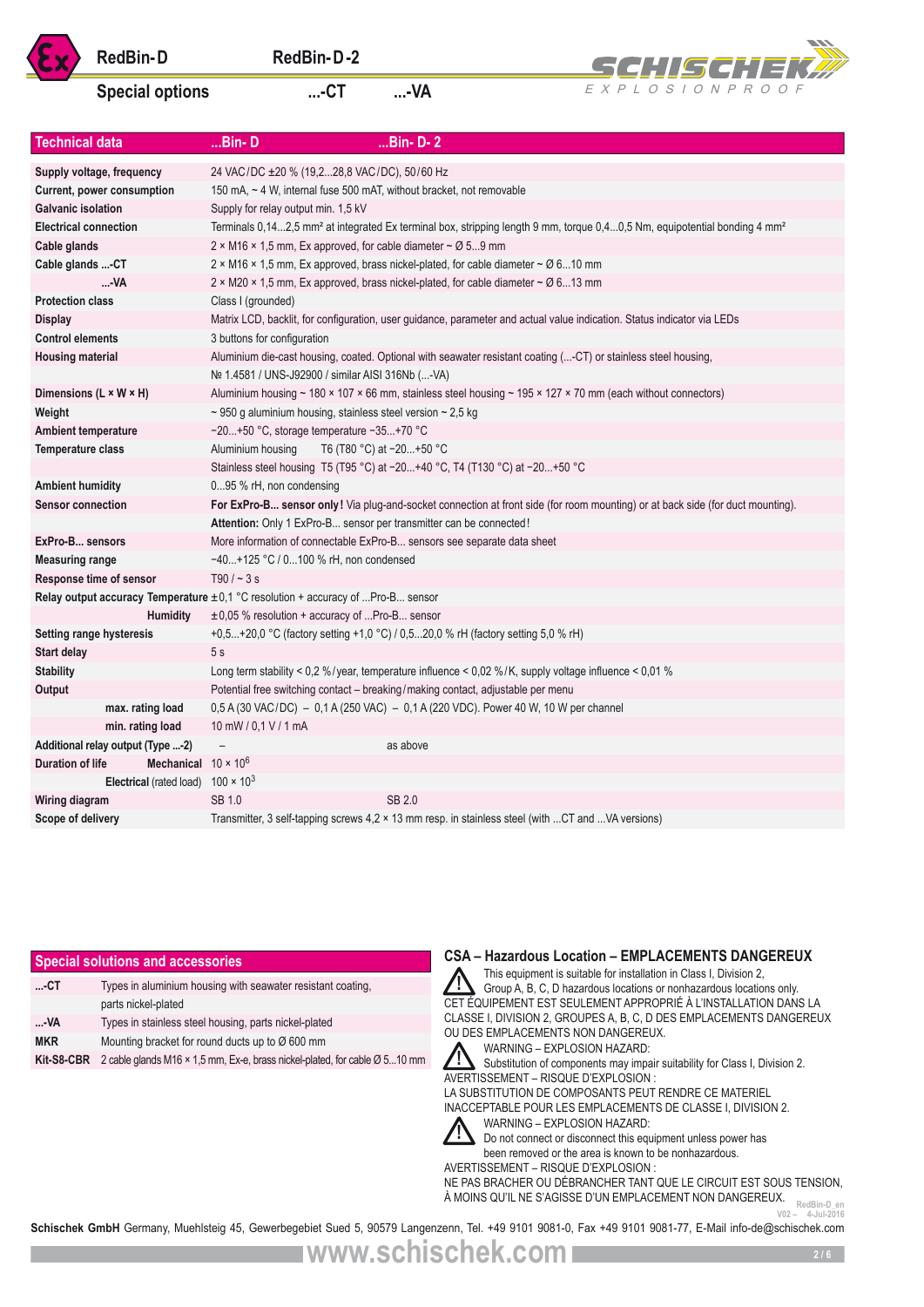

# Special options **....**-CT ....-VA



All transmitters require a 24 VAC/DC power supply. The electrical wiring must be realized via the integrated terminal box acc. to ATEX.

**Attention:** Before opening the terminal box cover, the supply voltage must be shut off ! The supply has to be connected at terminals 1 (-/~) and 2 (+/~).



Depending on the ...Pro-B-... sensor's type you can measure either temperature (...Pro-BT...) or humidity (...Pro-BF...) at the time or combined with a ...Pro-BTF... Simultaneous measurings are not possible, use only one transmitter at the time.

Before starting parametrisation of ...Bin-D... transmitter a ...Pro-B... sensor must be connected, which can be mounted either to the front or the back side of the transmitter. The protective cap must be removed.

Unused connectors must be covered with the original protective cap to avoid mechanical damage and dirt!

Depending on the sensor's type you need to set parameters for one or two measuring ranges and their related data.



### **Electrical connection Important information for installation and operation**

#### **A. Installation, commissioning, maintenance**

All national and international standards, rules and regulations must be complied with. Certified apparatus must be installed in accordance with manufacturer instructions. If the equipment is used in a manner not specified by the manufacturer, the safety protection provided by the equipment may be impaired. For electrical installations design, selection and erection, EN/IEC 60079-14 can be used.

Canada: Install per Canadian Electrical Code (CEC). USA: Install per National Electrical Code (NEC).



**Attention:** Apply all Ex rules and regulation before opening the internal terminal box. Do not open cover when circuits are live!

Draw the wiring cables through the cable glands. For connection use the internal Ex terminal box and connect equipotential bonding.

After connection install the cables in a fixed position and protect them against mechanical and thermical damage. Close all openings and ensure IP protection (min. IP66).

Avoid temperature transfer and ensure not to exceed max. ambient temperature! For outdoor installation a protective shield against sun, rain and snow should be applied. Sensors are maintenance free. An annual inspection is recommended. For electrical installations inspection and maintenance, EN/IEC 60079-17 can be used. Clean with damp cloth only.

Ex sensors must not be opened and repaired by the end user.

### **B. Long cabling**

We recommend using shielded signal wires and to connect one end of the shield to the ...Bin-... terminal box.

#### **C. Separate ground wires**

For supply and signal wires use separate grounds.

#### **D. Relay output**

Wires for safety extra-low voltage must be installed separately from other circuits. At 24 VAC/DC only supply and signal wires are permitted in one cable, in all other cases use separate or double isolated cables. An over-current protection fuse < 10 A has to be provided by the installer.

#### **E. ExPro-B... sensors**

The ExPro-B... sensor is supplied by the transmitter's intrinsically safe circuit. Unused connectors must be covered with a protective cap.

RedBin-D\_en<br><sub>2014-</sub> - <sup>RedBin-D\_en</sup><br>**Schischek GmbH** Germany, Muehlsteig 45, Gewerbegebiet Sued 5, 90579 Langenzenn, Tel. +49 9101 9081-0, Fax +49 9101 9081-77, E-Mail info-de@schischek.com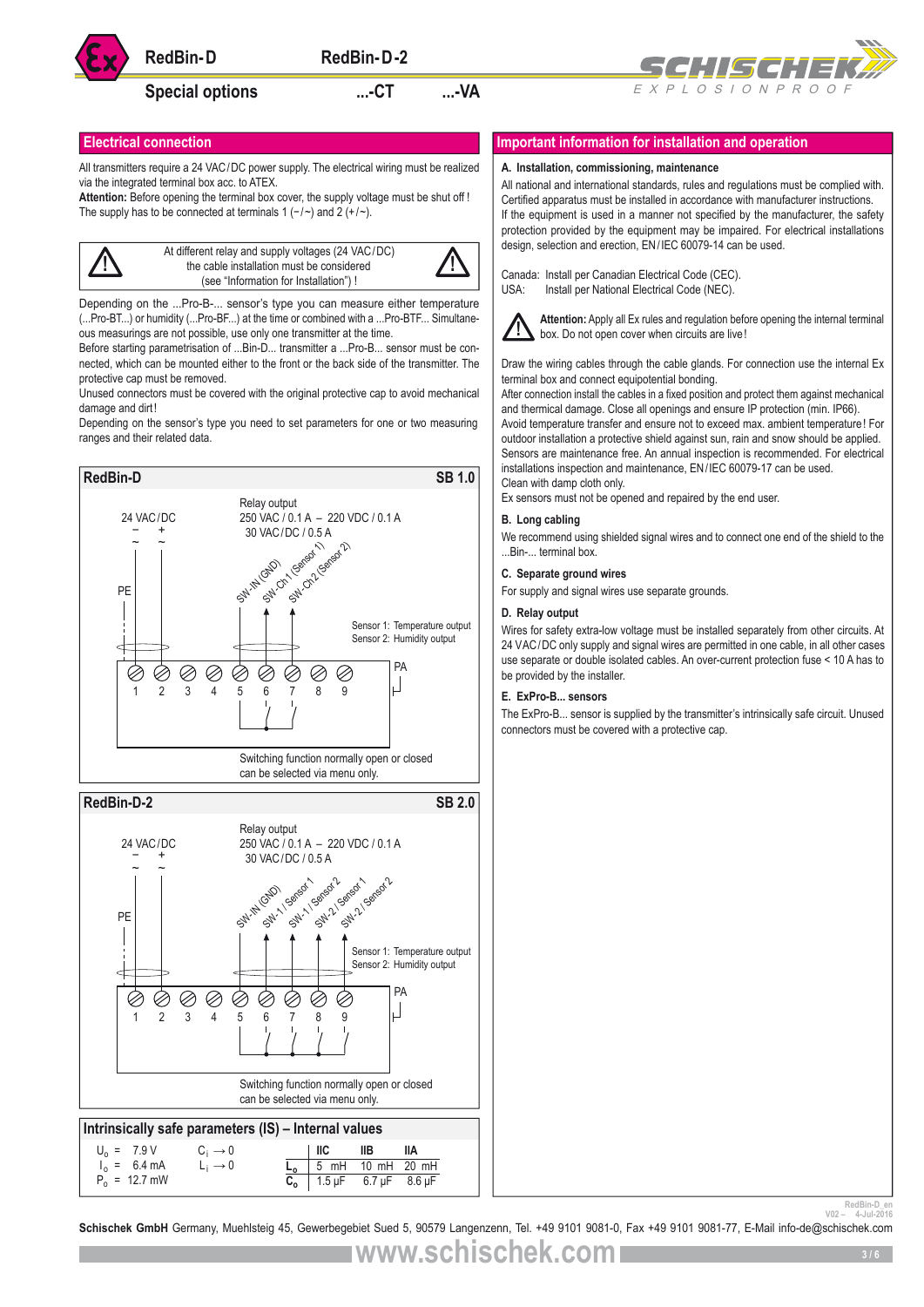# Special options **....-CT** ...-VA





#### **Change operation – parametrisation mode**

#### **Indication of data logging**

#### **Sensor malfunction**

#### **Password input**

|                                                                                                                                                                                                                                                                                                                                                                                                                                                                                                                                                                                                                                                                                                                                                                                                                                                                                                                                                                                                                                                                                                                                                       | <b>RedBin-D</b>                                                                                                                                                                                                                                                                | RedBin-D-2                                               |                                      |                                                                     | CHISCH IEKZ                                                  |                  |                                    |
|-------------------------------------------------------------------------------------------------------------------------------------------------------------------------------------------------------------------------------------------------------------------------------------------------------------------------------------------------------------------------------------------------------------------------------------------------------------------------------------------------------------------------------------------------------------------------------------------------------------------------------------------------------------------------------------------------------------------------------------------------------------------------------------------------------------------------------------------------------------------------------------------------------------------------------------------------------------------------------------------------------------------------------------------------------------------------------------------------------------------------------------------------------|--------------------------------------------------------------------------------------------------------------------------------------------------------------------------------------------------------------------------------------------------------------------------------|----------------------------------------------------------|--------------------------------------|---------------------------------------------------------------------|--------------------------------------------------------------|------------------|------------------------------------|
|                                                                                                                                                                                                                                                                                                                                                                                                                                                                                                                                                                                                                                                                                                                                                                                                                                                                                                                                                                                                                                                                                                                                                       | <b>Special options</b>                                                                                                                                                                                                                                                         | $$ -CT                                                   | $$ -VA                               |                                                                     | EXPLOSIONPROOF                                               |                  |                                    |
|                                                                                                                                                                                                                                                                                                                                                                                                                                                                                                                                                                                                                                                                                                                                                                                                                                                                                                                                                                                                                                                                                                                                                       | <b>Display, buttons and parameters</b>                                                                                                                                                                                                                                         |                                                          |                                      |                                                                     |                                                              |                  |                                    |
| Indication of data logging<br>The flashing unit symbol (°C) shows that data is received and the device is working.<br>CHISCHEI<br>Display for<br>programming<br><b>Sensor malfunction</b><br>and indication<br>A sensor malfunction is indicated by a red flashing LED and the text "SENS" in the<br>display. The switching outputs will indicate that, too. In this case the connection between<br>Push button<br>the tranducer and the sensor should be checked first.<br><b>ENTER</b><br>Push button for<br>Password input<br>level selection<br>The default/delivery setup is 0000. In this configuration the password input is not<br>Fig.<br>$Bin-D-2$<br>activated. To activate the password protection (menu 15) change the 4 digits into your<br>choosen numbers (e.g. 1234) and press ENTER.<br>Change operation - parametrisation mode<br>Please keep your password in mind for next parameter change! Due to a new parameter<br>To change from operation to parametrisation mode and vice versa, push $\leftarrow$ ENTER<br>setup the password is requested.<br>button for minimum of 3 seconds. Back to operation mode with menu "save". |                                                                                                                                                                                                                                                                                |                                                          |                                      |                                                                     |                                                              |                  |                                    |
|                                                                                                                                                                                                                                                                                                                                                                                                                                                                                                                                                                                                                                                                                                                                                                                                                                                                                                                                                                                                                                                                                                                                                       | <b>Parametrisation and commissioning</b>                                                                                                                                                                                                                                       |                                                          |                                      |                                                                     |                                                              | <b>SCHISCHEK</b> |                                    |
|                                                                                                                                                                                                                                                                                                                                                                                                                                                                                                                                                                                                                                                                                                                                                                                                                                                                                                                                                                                                                                                                                                                                                       | To change from operation to parametrisation mode<br>push the "ENTER" button (-) for minimum 3 seconds.<br>If password protected: type password and push $\boxed{\longrightarrow}$ .<br>Skip menu with $\boxed{\blacktriangleright}$ , back to operation mode with menu "save". |                                                          |                                      | Operation $\rightarrow$ Parametrisation<br>push $\Box$ for min. 3 s |                                                              | 50Q.<br>同اِ اِ ا |                                    |
| <b>Menu</b><br>Menu 1                                                                                                                                                                                                                                                                                                                                                                                                                                                                                                                                                                                                                                                                                                                                                                                                                                                                                                                                                                                                                                                                                                                                 | <b>Function</b><br>no function - menu skip                                                                                                                                                                                                                                     | <b>ENTER</b>                                             | Indication                           | <b>Select</b><br><b>ENTER</b>                                       | <b>Next indication</b><br><b>Select</b>                      | <b>ENTER</b>     | Next menu                          |
| Menu <sub>2</sub>                                                                                                                                                                                                                                                                                                                                                                                                                                                                                                                                                                                                                                                                                                                                                                                                                                                                                                                                                                                                                                                                                                                                     | Unit sensor<br>Select physical unit                                                                                                                                                                                                                                            | +Menu 2+<br>↵<br>Un ib                                   | Menu <sub>2</sub>                    |                                                                     |                                                              |                  | ▶                                  |
| Menu 3                                                                                                                                                                                                                                                                                                                                                                                                                                                                                                                                                                                                                                                                                                                                                                                                                                                                                                                                                                                                                                                                                                                                                | set 1, sensor 1<br>Select switching point 1<br>(temperature)                                                                                                                                                                                                                   | <b>SEE</b><br>$\leftarrow$                               |                                      | enter temperature                                                   |                                                              |                  |                                    |
| Menu 4                                                                                                                                                                                                                                                                                                                                                                                                                                                                                                                                                                                                                                                                                                                                                                                                                                                                                                                                                                                                                                                                                                                                                | set 2, sensor 1 (optional) *<br>Select switching point 2<br>(temperature)                                                                                                                                                                                                      | SÉE2<br>$\overline{\phantom{a}}$                         | 30.0°                                | enter temperature                                                   |                                                              |                  | ►                                  |
| Menu <sub>5</sub>                                                                                                                                                                                                                                                                                                                                                                                                                                                                                                                                                                                                                                                                                                                                                                                                                                                                                                                                                                                                                                                                                                                                     | hysteresis, sensor 1<br>Select hysteresis                                                                                                                                                                                                                                      | ↵<br>HY5E                                                | Menu <sub>5</sub><br>י"[]!           | enter degrees                                                       |                                                              |                  |                                    |
| Menu 6                                                                                                                                                                                                                                                                                                                                                                                                                                                                                                                                                                                                                                                                                                                                                                                                                                                                                                                                                                                                                                                                                                                                                | mode, sensor 1<br>Select switching properties<br>(break contact, make contact)                                                                                                                                                                                                 | +Menu 6+<br>ModE<br>$\blacktriangleleft$                 | Menu 6<br>۱ıÅ<br>٠<br>1.42.          | Up, Down, Mid                                                       | Menu 6<br><b>NC</b><br>٠<br>nc, no                           |                  | ►                                  |
| Menu 7                                                                                                                                                                                                                                                                                                                                                                                                                                                                                                                                                                                                                                                                                                                                                                                                                                                                                                                                                                                                                                                                                                                                                | Unit sensor<br>Select physical unit                                                                                                                                                                                                                                            | +Menu <sup>1+</sup><br>$\overline{\phantom{a}}$<br>Un it | Menu 7                               | %rF<br>% rF, % rH                                                   |                                                              |                  | ►                                  |
| Menu 8                                                                                                                                                                                                                                                                                                                                                                                                                                                                                                                                                                                                                                                                                                                                                                                                                                                                                                                                                                                                                                                                                                                                                | set 1. sensor 2<br>Select switching point 1<br>(humidity)                                                                                                                                                                                                                      | ÷Menu ⊟÷<br><b>SEE</b><br>$\blacktriangleleft$           | Menu B<br>50.0                       | ↵<br>%rF<br>enter humidity %                                        |                                                              |                  | $\blacktriangleright$              |
| Menu 9                                                                                                                                                                                                                                                                                                                                                                                                                                                                                                                                                                                                                                                                                                                                                                                                                                                                                                                                                                                                                                                                                                                                                | set 2, sensor 2 (optional) *<br>Select switching point 2<br>(humidity)                                                                                                                                                                                                         | SEE2<br>$\overline{\phantom{a}}$                         | 80.0                                 | ↵<br>%rF<br>enter humidity %                                        |                                                              |                  | ►                                  |
| Menu 10                                                                                                                                                                                                                                                                                                                                                                                                                                                                                                                                                                                                                                                                                                                                                                                                                                                                                                                                                                                                                                                                                                                                               | hysteresis, sensor 2<br>Select hysteresis                                                                                                                                                                                                                                      | +Menul [] +<br>$\overline{\phantom{a}}$<br>HY5E          | Menu <sub>10</sub><br>5.0            | ↵<br>►<br>%rF<br>enter humidity %                                   |                                                              |                  | $\blacktriangleright$              |
| Menu 11                                                                                                                                                                                                                                                                                                                                                                                                                                                                                                                                                                                                                                                                                                                                                                                                                                                                                                                                                                                                                                                                                                                                               | mode, sensor 2<br>Select switching properties<br>(break contact, make contact)                                                                                                                                                                                                 | +Menull+<br>ModE<br>$\overline{\phantom{a}}$             | Menul I<br>h M<br>$-1.25$ and $-2.1$ | ↵<br>Up, Down, Mid'                                                 | Menul I<br>NC<br>$4$ $\pm$ $\pm$ $\pm$ $\pm$ $\pm$<br>nc, no |                  | $\blacktriangleright$              |
| Menu 12                                                                                                                                                                                                                                                                                                                                                                                                                                                                                                                                                                                                                                                                                                                                                                                                                                                                                                                                                                                                                                                                                                                                               | no function - menu skip                                                                                                                                                                                                                                                        |                                                          |                                      |                                                                     |                                                              |                  |                                    |
| Menu 13                                                                                                                                                                                                                                                                                                                                                                                                                                                                                                                                                                                                                                                                                                                                                                                                                                                                                                                                                                                                                                                                                                                                               | display setting<br>Select display                                                                                                                                                                                                                                              | +Menul∃+<br>LAMP<br>$\overline{\phantom{a}}$             | Menul 3<br>$\Box$                    | $\overline{\phantom{a}}$<br>on, off                                 |                                                              |                  | $\blacktriangleright$              |
| Menu 14                                                                                                                                                                                                                                                                                                                                                                                                                                                                                                                                                                                                                                                                                                                                                                                                                                                                                                                                                                                                                                                                                                                                               | no function - menu skip                                                                                                                                                                                                                                                        |                                                          |                                      |                                                                     |                                                              |                  |                                    |
| Menu 15                                                                                                                                                                                                                                                                                                                                                                                                                                                                                                                                                                                                                                                                                                                                                                                                                                                                                                                                                                                                                                                                                                                                               | security<br>Select password protection                                                                                                                                                                                                                                         | +Menul5+<br>SECU<br>$\leftarrow$                         | 0000                                 | enter password                                                      |                                                              |                  | $\blacktriangleright$              |
| Menu 16                                                                                                                                                                                                                                                                                                                                                                                                                                                                                                                                                                                                                                                                                                                                                                                                                                                                                                                                                                                                                                                                                                                                               | save<br>Select: save data, discard,<br>back to menu, factory setting                                                                                                                                                                                                           | + Menul 6 +<br><b>SAVE</b><br>$\blacktriangleleft$       | <b>YES</b>                           | Yes, no, menu, dset (default setting                                | (operation mode after "save")                                |                  |                                    |
|                                                                                                                                                                                                                                                                                                                                                                                                                                                                                                                                                                                                                                                                                                                                                                                                                                                                                                                                                                                                                                                                                                                                                       | * for Bin-D-2 only (2-stage)                                                                                                                                                                                                                                                   |                                                          |                                      |                                                                     |                                                              |                  | RedBin-D_en<br>$V02 - 4$ -Jul-2016 |

RedBin-D\_en<br>RedBin-D\_en<br>**Schischek GmbH** Germany, Muehlsteig 45, Gewerbegebiet Sued 5, 90579 Langenzenn, Tel. +49 9101 9081-0, Fax +49 9101 9081-77, E-Mail info-de@schischek.com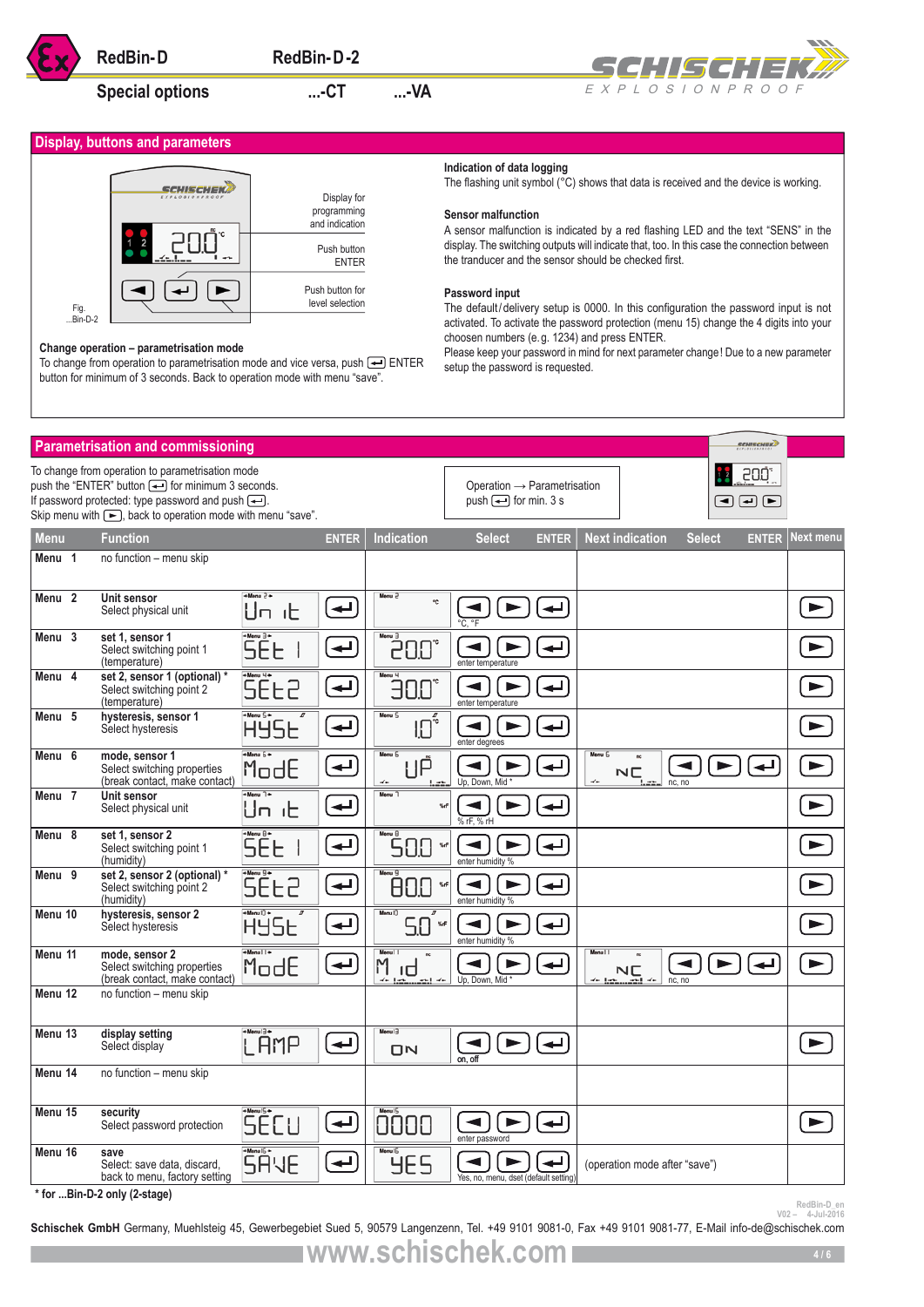![](_page_4_Picture_0.jpeg)

# Special options **....** CT .... VA

![](_page_4_Picture_3.jpeg)

2. Select the switching charateristic of the output relay:

▪ close – select "normally closed" (nc) ▪ open – select "normally open" (no)

When the measured value is in normal range, the corresponding relays shall

# **Menu 6 "mode" – Switching properties**

- 1. Define the device's normal range first:
	- The device should indicate (green LED) when the temperature/humidity is
	- $\bullet$  above the setpoints  $\left( -\right)$  mode "up-range" has to be selected.
	- below the setpoints mode "down-range" has to be selected.
	- $\bullet$  between the setpoints mode "mid-range" has to be selected. This mode is available for 2-stage devices only (...Bin-D-2).
- **RedBin-D-2**<br> **RedBin-D-2**<br> **Special options**<br>
Special options<br>
Special options<br>
Special options<br>
Containing properties<br>
Containing properties<br>
Containing properties<br>
Containing properties<br>
Containing properties<br>
Containin "**UP** range" – "**N**ormally **C**losed" (nc) "**UP** range" – "**N**ormally **O**pen" (no) Normal range **above** setpoint – switch is **closed** Normal range **above** setpoint – switch is **open** If actual value is If actual value is Menu 6 below the set value below the set value the switch contact the switch contact opens. closes.  $\overline{\mathcal{L}}$ **setpoint 1 setpoint 2 setpoint 1 setpoint 2 normal normal state state green green output output switch 1 switch 1** red **<sub>8</sub>** red<sup><sup></sup></sup> **Hysteresis Hysteresis Hysteresis Hysteresis normal normal state state green green output output switch 2 switch 2**  red<sup>**<sub>8</sub>**</sup> **(optional)** red **<sub>R</sub> (optional)** "**Down** range" – "**N**ormally **C**losed" (nc) "**Down** range" – "**N**ormally **O**pen" (no) Normal range **below** setpoint – switch is **closed** Normal range **below** setpoint – switch is **open** Menu 6 If actual value is If actual value is above the set value above the set value the switch contact the switch contact opens. closes. **setpoint 1 setpoint 2 setpoint 1 setpoint 2 normal normal** state  $\rightarrow$  **state green green output output switch 1 Hysteresis Hysteresis Hysteresis Hysteresis switch 1 red** | Switch 1 **For all Properties red R** red **Hysteresis Hysteresis normal normal normal normal normal green equal to the contract of the contract of the contract of the contract of the contract of the contract of the contract of the contract of the contract of the contract of the contract of the contract of the contract** state  $\longrightarrow$   $\longrightarrow$   $\longrightarrow$   $\longrightarrow$   $\longrightarrow$   $\longrightarrow$  state **output output switch 2 switch 2 (optional) (optional) red red** "**Mid** range" – "**N**ormally **C**losed" (nc) "**Mid** range" – "**N**ormally **O**pen" (no) Normal range **between** setpoints – switch is **closed** Normal range **between** setpoints – switch is **open** Menu 6 2-stage devices 2-stage devices only only **setpoint 2 setpoint 1 setpoint 2 2-stage: 2-stage: setpoint 1 normal normal state state green green output output switch 1** red<sup><sup></sup></sup> **switch 1** red **Q Hysteresis Hysteresis Hysteresis Hysteresis normal normal state state green green output output switch 2 switch 2 red red**

RedBin-D\_en<br>A-Jul-2016 - V02<br>**Schischek GmbH** Germany, Muehlsteig 45, Gewerbegebiet Sued 5, 90579 Langenzenn, Tel. +49 9101 9081-0, Fax +49 9101 9081-77, E-Mail info-de@schischek.com